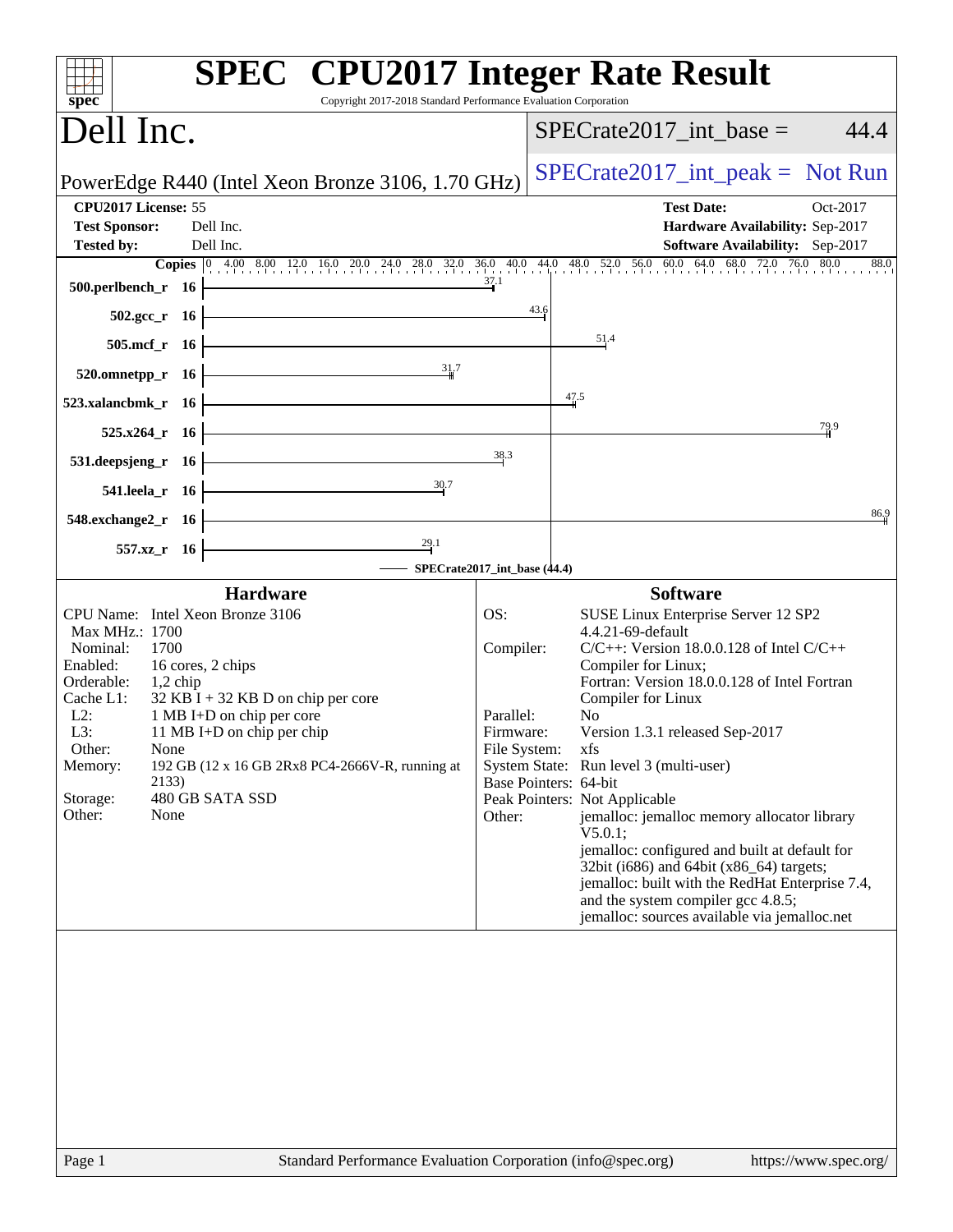| <b>SPEC CPU2017 Integer Rate Result</b><br>Copyright 2017-2018 Standard Performance Evaluation Corporation<br>spec <sup>®</sup> |               |                |       |                                                                                                          |              |                |       |                                     |                |              |                   |              |                                 |              |
|---------------------------------------------------------------------------------------------------------------------------------|---------------|----------------|-------|----------------------------------------------------------------------------------------------------------|--------------|----------------|-------|-------------------------------------|----------------|--------------|-------------------|--------------|---------------------------------|--------------|
| Dell Inc.                                                                                                                       |               |                |       |                                                                                                          |              |                |       | $SPECrate2017\_int\_base =$<br>44.4 |                |              |                   |              |                                 |              |
| $SPECrate2017\_int\_peak = Not Run$<br>PowerEdge R440 (Intel Xeon Bronze 3106, 1.70 GHz)                                        |               |                |       |                                                                                                          |              |                |       |                                     |                |              |                   |              |                                 |              |
| CPU2017 License: 55                                                                                                             |               |                |       |                                                                                                          |              |                |       |                                     |                |              | <b>Test Date:</b> |              | Oct-2017                        |              |
| <b>Test Sponsor:</b>                                                                                                            | Dell Inc.     |                |       |                                                                                                          |              |                |       |                                     |                |              |                   |              | Hardware Availability: Sep-2017 |              |
| <b>Tested by:</b>                                                                                                               | Dell Inc.     |                |       |                                                                                                          |              |                |       |                                     |                |              |                   |              | Software Availability: Sep-2017 |              |
| <b>Results Table</b>                                                                                                            |               |                |       |                                                                                                          |              |                |       |                                     |                |              |                   |              |                                 |              |
|                                                                                                                                 |               |                |       | <b>Base</b>                                                                                              |              |                |       |                                     |                |              | <b>Peak</b>       |              |                                 |              |
| <b>Benchmark</b>                                                                                                                | <b>Copies</b> | <b>Seconds</b> | Ratio | <b>Seconds</b>                                                                                           | <b>Ratio</b> | <b>Seconds</b> | Ratio | <b>Copies</b>                       | <b>Seconds</b> | <b>Ratio</b> | <b>Seconds</b>    | <b>Ratio</b> | <b>Seconds</b>                  | <b>Ratio</b> |
| 500.perlbench_r                                                                                                                 | 16            | 687            | 37.1  | 690                                                                                                      | 36.9         | 687            | 37.1  |                                     |                |              |                   |              |                                 |              |
| $502.\text{sec}$ <sub>r</sub>                                                                                                   | 16            | 520            | 43.6  | 520                                                                                                      | 43.6         | 520            | 43.6  |                                     |                |              |                   |              |                                 |              |
| $505$ .mcf_r                                                                                                                    | 16            | 503            | 51.4  | 503                                                                                                      | 51.4         | 503            | 51.4  |                                     |                |              |                   |              |                                 |              |
| 520.omnetpp_r                                                                                                                   | 16            | 663            | 31.7  | 660                                                                                                      | 31.8         | 667            | 31.5  |                                     |                |              |                   |              |                                 |              |
| 523.xalancbmk r                                                                                                                 | 16            | 356            | 47.5  | 358                                                                                                      | 47.2         | 356            | 47.5  |                                     |                |              |                   |              |                                 |              |
| 525.x264 r                                                                                                                      | 16            | 350            | 80.0  | 352                                                                                                      | 79.6         | 351            | 79.9  |                                     |                |              |                   |              |                                 |              |
| 531.deepsjeng_r                                                                                                                 | 16            | 478            | 38.3  | 479                                                                                                      | 38.3         | 479            | 38.3  |                                     |                |              |                   |              |                                 |              |
| 541.leela r                                                                                                                     | 16            | 864            | 30.7  | 864                                                                                                      | 30.7         | 864            | 30.7  |                                     |                |              |                   |              |                                 |              |
| 548.exchange2_r                                                                                                                 | 16            | 482            | 86.9  | 482                                                                                                      | 86.9         | 481            | 87.2  |                                     |                |              |                   |              |                                 |              |
| 557.xz_r                                                                                                                        | 16            | 594            | 29.1  | 593                                                                                                      | 29.1         | 594            | 29.1  |                                     |                |              |                   |              |                                 |              |
| $SPECrate2017$ int base =                                                                                                       |               |                | 44.4  |                                                                                                          |              |                |       |                                     |                |              |                   |              |                                 |              |
| $SPECrate2017\_int\_peak =$<br><b>Not Run</b>                                                                                   |               |                |       |                                                                                                          |              |                |       |                                     |                |              |                   |              |                                 |              |
|                                                                                                                                 |               |                |       | Results appear in the order in which they were run. Bold underlined text indicates a median measurement. |              |                |       |                                     |                |              |                   |              |                                 |              |
| <b>Submit Notes</b>                                                                                                             |               |                |       |                                                                                                          |              |                |       |                                     |                |              |                   |              |                                 |              |
| The numactl mechanism was used to bind copies to processors. The config file option 'submit'                                    |               |                |       |                                                                                                          |              |                |       |                                     |                |              |                   |              |                                 |              |

was used to generate numactl commands to bind each copy to a specific processor.

### **[Operating System Notes](http://www.spec.org/auto/cpu2017/Docs/result-fields.html#OperatingSystemNotes)**

Stack size set to unlimited using "ulimit -s unlimited"

For details, please see the config file.

#### **[General Notes](http://www.spec.org/auto/cpu2017/Docs/result-fields.html#GeneralNotes)**

Environment variables set by runcpu before the start of the run: LD\_LIBRARY\_PATH = "/root/cpu2017/lib/ia32:/root/cpu2017/lib/intel64:/root/cpu2017/je5.0.1-32:/root/cpu2017/je5.0.1-64"

 Binaries compiled on a system with 1x Intel Core i7-4790 CPU + 32GB RAM memory using Redhat Enterprise Linux 7.4 Transparent Huge Pages enabled by default Prior to runcpu invocation Filesystem page cache synced and cleared with: sync; echo 3> /proc/sys/vm/drop\_caches runcpu command invoked through numactl i.e.: numactl --interleave=all runcpu <etc>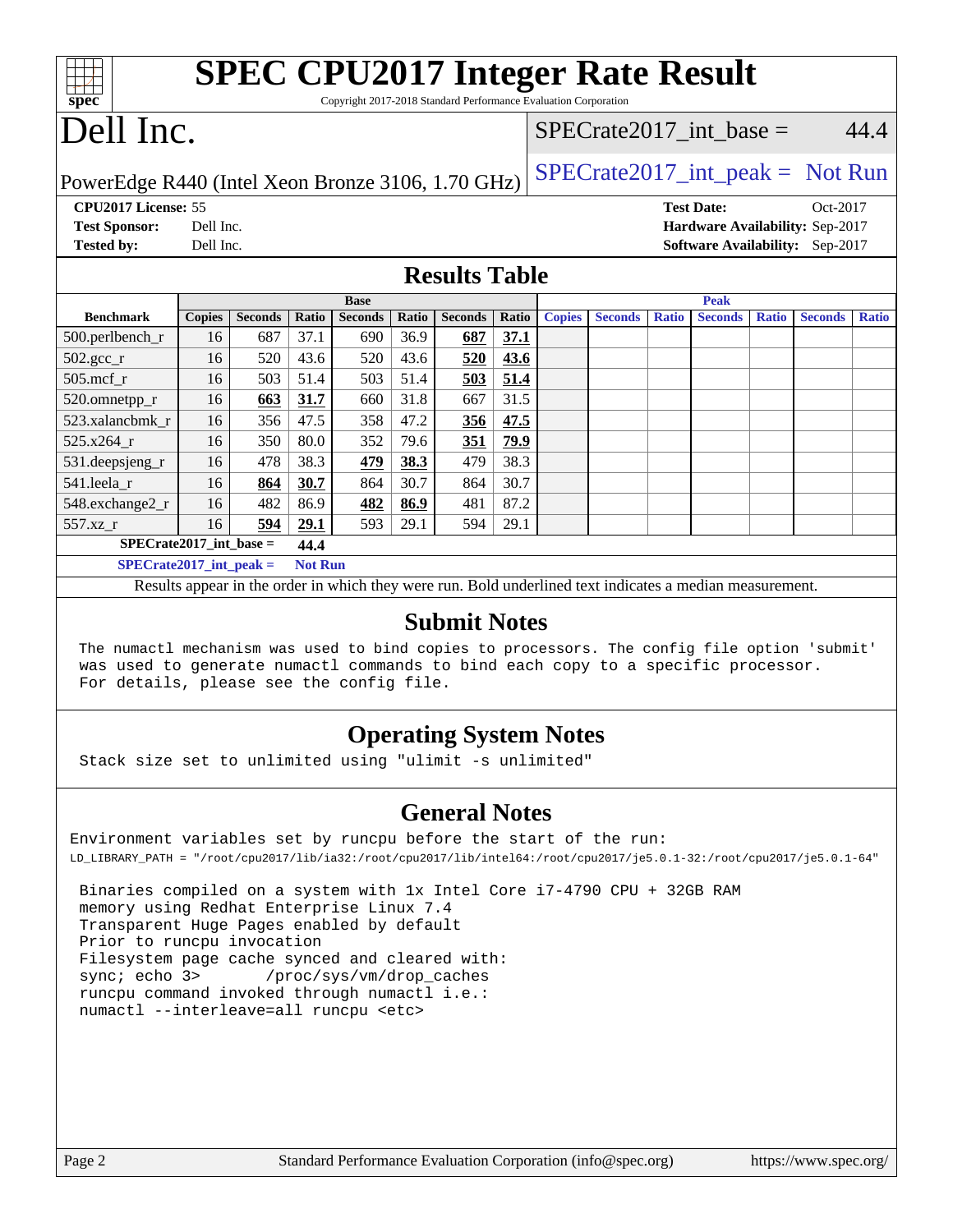| <b>SPEC CPU2017 Integer Rate Result</b><br>Copyright 2017-2018 Standard Performance Evaluation Corporation<br>spec <sup>®</sup>                                                                                                                                                                                                                                                                                                                                                                                                                                                                                                                                                                                                                                                                                                                                                                                                                                                                                                                                                                                                                                                                                                                                                                                                                                                                                                                                                                                                                                                                         |                                                                                                     |
|---------------------------------------------------------------------------------------------------------------------------------------------------------------------------------------------------------------------------------------------------------------------------------------------------------------------------------------------------------------------------------------------------------------------------------------------------------------------------------------------------------------------------------------------------------------------------------------------------------------------------------------------------------------------------------------------------------------------------------------------------------------------------------------------------------------------------------------------------------------------------------------------------------------------------------------------------------------------------------------------------------------------------------------------------------------------------------------------------------------------------------------------------------------------------------------------------------------------------------------------------------------------------------------------------------------------------------------------------------------------------------------------------------------------------------------------------------------------------------------------------------------------------------------------------------------------------------------------------------|-----------------------------------------------------------------------------------------------------|
| Dell Inc.                                                                                                                                                                                                                                                                                                                                                                                                                                                                                                                                                                                                                                                                                                                                                                                                                                                                                                                                                                                                                                                                                                                                                                                                                                                                                                                                                                                                                                                                                                                                                                                               | $SPECrate2017\_int\_base =$<br>44.4                                                                 |
| PowerEdge R440 (Intel Xeon Bronze 3106, 1.70 GHz)                                                                                                                                                                                                                                                                                                                                                                                                                                                                                                                                                                                                                                                                                                                                                                                                                                                                                                                                                                                                                                                                                                                                                                                                                                                                                                                                                                                                                                                                                                                                                       | $SPECrate2017\_int\_peak = Not Run$                                                                 |
| CPU2017 License: 55<br>Dell Inc.<br><b>Test Sponsor:</b><br><b>Tested by:</b><br>Dell Inc.                                                                                                                                                                                                                                                                                                                                                                                                                                                                                                                                                                                                                                                                                                                                                                                                                                                                                                                                                                                                                                                                                                                                                                                                                                                                                                                                                                                                                                                                                                              | <b>Test Date:</b><br>Oct-2017<br>Hardware Availability: Sep-2017<br>Software Availability: Sep-2017 |
| <b>Platform Notes</b>                                                                                                                                                                                                                                                                                                                                                                                                                                                                                                                                                                                                                                                                                                                                                                                                                                                                                                                                                                                                                                                                                                                                                                                                                                                                                                                                                                                                                                                                                                                                                                                   |                                                                                                     |
| BIOS settings:<br>Virtualization Technology Disabled<br>Sub NUMA Cluster Enabled<br>System Profile set to Custom<br>CPU Performance set to Maximum Performance<br>C1E Disabled<br>C States set to Autonomous<br>Uncore Frequency set to Dynamic<br>Memory Patrol Scrub Disabled<br>Energy Efficiency Policy set to Performance<br>CPU Interconnect Bus Link Power Management Disabled<br>PCI ASPM L1 Link Power Management Disabled<br>Sysinfo program /root/cpu2017/bin/sysinfo<br>Rev: r5797 of 2017-06-14 96c45e4568ad54c135fd618bcc091c0f<br>running on linux-jlsy Mon Oct 30 14:05:09 2017<br>SUT (System Under Test) info as seen by some common utilities.<br>For more information on this section, see<br>https://www.spec.org/cpu2017/Docs/config.html#sysinfo<br>From /proc/cpuinfo<br>model name : Intel(R) Xeon(R) Bronze 3106 CPU @ 1.70GHz<br>"physical id"s (chips)<br>2<br>16 "processors"<br>cores, siblings (Caution: counting these is hw and system dependent. The following<br>excerpts from /proc/cpuinfo might not be reliable. Use with caution.)<br>$cpu$ cores : $8$<br>siblings : 8<br>physical 0: cores 0 1 2 3 4 5 6 7<br>physical 1: cores 0 1 2 3 4 5 6 7<br>From 1scpu:<br>Architecture:<br>x86 64<br>$CPU$ op-mode( $s$ ):<br>$32$ -bit, $64$ -bit<br>Byte Order:<br>Little Endian<br>CPU(s):<br>16<br>On-line CPU(s) list:<br>$0 - 15$<br>Thread(s) per core:<br>1<br>Core(s) per socket:<br>8<br>2<br>Socket(s):<br>2<br>NUMA $node(s)$ :<br>Vendor ID:<br>GenuineIntel<br>CPU family:<br>6<br>Model:<br>85<br>Model name:<br>4<br>Stepping:<br>1696.007<br>CPU MHz: | $Intel(R) Xeon(R) Bronze 3106 CPU @ 1.70GHz$                                                        |
|                                                                                                                                                                                                                                                                                                                                                                                                                                                                                                                                                                                                                                                                                                                                                                                                                                                                                                                                                                                                                                                                                                                                                                                                                                                                                                                                                                                                                                                                                                                                                                                                         |                                                                                                     |
| (Continued on next page)<br>Standard Performance Evaluation Corporation (info@spec.org)<br>Page 3                                                                                                                                                                                                                                                                                                                                                                                                                                                                                                                                                                                                                                                                                                                                                                                                                                                                                                                                                                                                                                                                                                                                                                                                                                                                                                                                                                                                                                                                                                       | https://www.spec.org/                                                                               |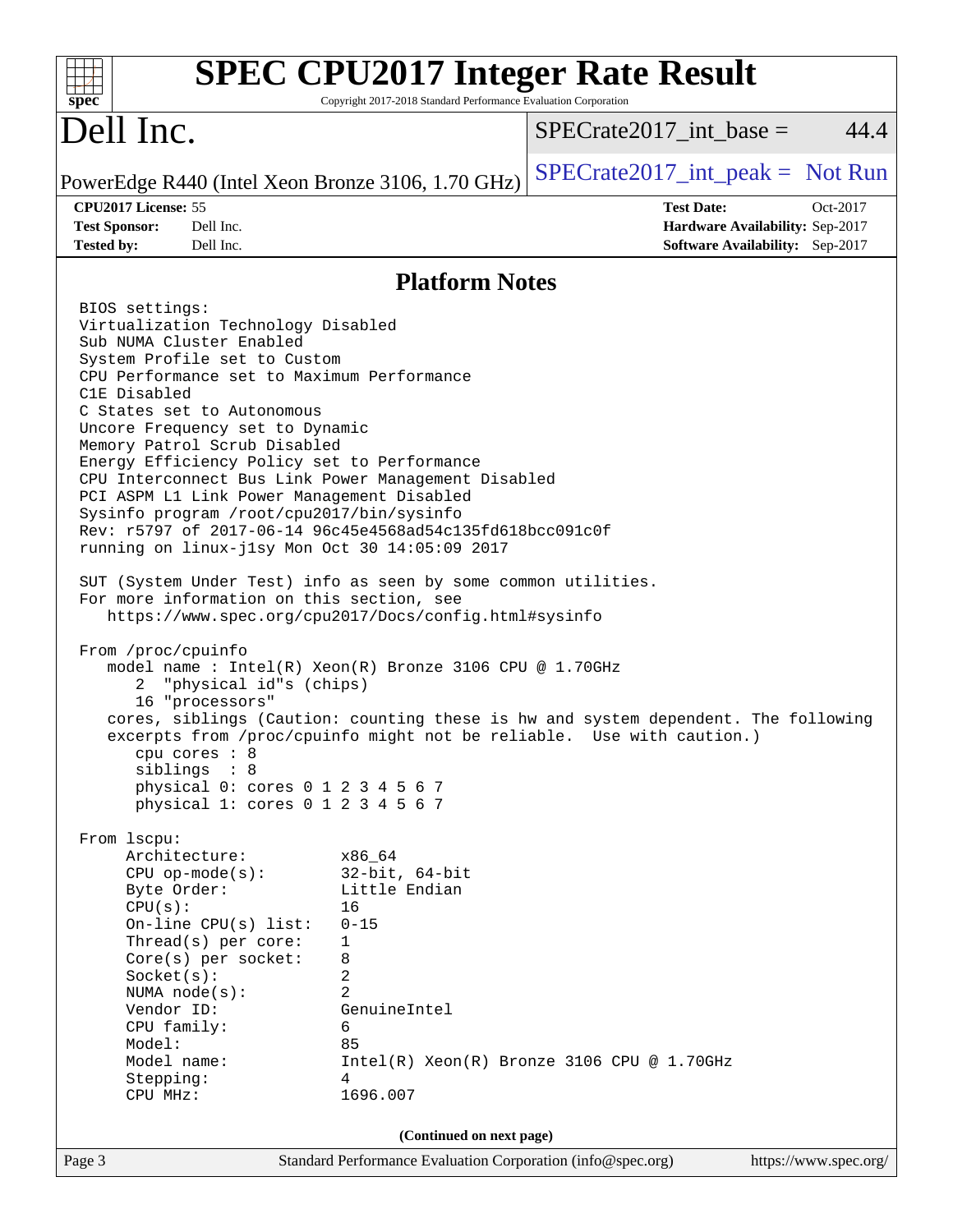| <b>SPEC CPU2017 Integer Rate Result</b><br>Copyright 2017-2018 Standard Performance Evaluation Corporation<br>spec <sup>®</sup>                                                                                                                                                                                                                                                                                                                                                                                                                                                                                                                                                                                                                                                                                                                                                                                                                                                                                                                                                                                                                                                                                                                                                                                                                                                                                                                                                                                                                                                                                                                                                                                                                              |                                                                                                     |
|--------------------------------------------------------------------------------------------------------------------------------------------------------------------------------------------------------------------------------------------------------------------------------------------------------------------------------------------------------------------------------------------------------------------------------------------------------------------------------------------------------------------------------------------------------------------------------------------------------------------------------------------------------------------------------------------------------------------------------------------------------------------------------------------------------------------------------------------------------------------------------------------------------------------------------------------------------------------------------------------------------------------------------------------------------------------------------------------------------------------------------------------------------------------------------------------------------------------------------------------------------------------------------------------------------------------------------------------------------------------------------------------------------------------------------------------------------------------------------------------------------------------------------------------------------------------------------------------------------------------------------------------------------------------------------------------------------------------------------------------------------------|-----------------------------------------------------------------------------------------------------|
| Dell Inc.                                                                                                                                                                                                                                                                                                                                                                                                                                                                                                                                                                                                                                                                                                                                                                                                                                                                                                                                                                                                                                                                                                                                                                                                                                                                                                                                                                                                                                                                                                                                                                                                                                                                                                                                                    | 44.4<br>$SPECrate2017\_int\_base =$                                                                 |
| PowerEdge R440 (Intel Xeon Bronze 3106, 1.70 GHz)                                                                                                                                                                                                                                                                                                                                                                                                                                                                                                                                                                                                                                                                                                                                                                                                                                                                                                                                                                                                                                                                                                                                                                                                                                                                                                                                                                                                                                                                                                                                                                                                                                                                                                            | $SPECrate2017\_int\_peak = Not Run$                                                                 |
| CPU2017 License: 55<br><b>Test Sponsor:</b><br>Dell Inc.<br>Dell Inc.<br><b>Tested by:</b>                                                                                                                                                                                                                                                                                                                                                                                                                                                                                                                                                                                                                                                                                                                                                                                                                                                                                                                                                                                                                                                                                                                                                                                                                                                                                                                                                                                                                                                                                                                                                                                                                                                                   | <b>Test Date:</b><br>Oct-2017<br>Hardware Availability: Sep-2017<br>Software Availability: Sep-2017 |
| <b>Platform Notes (Continued)</b>                                                                                                                                                                                                                                                                                                                                                                                                                                                                                                                                                                                                                                                                                                                                                                                                                                                                                                                                                                                                                                                                                                                                                                                                                                                                                                                                                                                                                                                                                                                                                                                                                                                                                                                            |                                                                                                     |
| 3392.01<br>BogoMIPS:<br>Virtualization:<br>$VT - x$<br>Lld cache:<br>32K<br>Lli cache:<br>32K<br>$L2$ cache:<br>1024K<br>$L3$ cache:<br>11264K<br>NUMA node0 CPU(s):<br>0, 2, 4, 6, 8, 10, 12, 14<br>NUMA node1 CPU(s):<br>1, 3, 5, 7, 9, 11, 13, 15<br>Flags:<br>pat pse36 clflush dts acpi mmx fxsr sse sse2 ss ht tm pbe syscall nx pdpelgb rdtscp<br>lm constant_tsc art arch_perfmon pebs bts rep_good nopl xtopology nonstop_tsc<br>aperfmperf eagerfpu pni pclmulqdq dtes64 monitor ds_cpl vmx smx est tm2 ssse3 sdbg<br>fma cx16 xtpr pdcm pcid dca sse4_1 sse4_2 x2apic movbe popcnt tsc_deadline_timer aes<br>xsave avx f16c rdrand lahf_lm abm 3dnowprefetch arat epb pln pts dtherm intel_pt<br>tpr_shadow vnmi flexpriority ept vpid fsgsbase tsc_adjust bmil hle avx2 smep bmi2<br>erms invpcid rtm cqm mpx avx512f avx512dq rdseed adx smap clflushopt clwb avx512cd<br>avx512bw avx512vl xsaveopt xsavec xgetbvl cqm_llc cqm_occup_llc<br>/proc/cpuinfo cache data<br>cache size : $11264$ KB<br>From numactl --hardware WARNING: a numactl 'node' might or might not correspond to a<br>physical chip.<br>available: $2$ nodes $(0-1)$<br>node 0 cpus: 0 2 4 6 8 10 12 14<br>node 0 size: 95269 MB<br>$node 0$ free: 94827 MB<br>node 1 cpus: 1 3 5 7 9 11 13 15<br>node 1 size: 96615 MB<br>node 1 free: 96187 MB<br>node distances:<br>$\overline{0}$<br>node<br>$\mathbf{1}$<br>0:<br>10<br>21<br>1:<br>21 10<br>From /proc/meminfo<br>MemTotal:<br>196489992 kB<br>HugePages_Total:<br>0<br>Hugepagesize:<br>2048 kB<br>/usr/bin/lsb_release -d<br>SUSE Linux Enterprise Server 12 SP2<br>From /etc/*release* /etc/*version*<br>SuSE-release:<br>SUSE Linux Enterprise Server 12 (x86_64)<br>$VERSION = 12$<br>(Continued on next page) | fpu vme de pse tsc msr pae mce cx8 apic sep mtrr pge mca cmov                                       |
| Standard Performance Evaluation Corporation (info@spec.org)<br>Page 4                                                                                                                                                                                                                                                                                                                                                                                                                                                                                                                                                                                                                                                                                                                                                                                                                                                                                                                                                                                                                                                                                                                                                                                                                                                                                                                                                                                                                                                                                                                                                                                                                                                                                        | https://www.spec.org/                                                                               |
|                                                                                                                                                                                                                                                                                                                                                                                                                                                                                                                                                                                                                                                                                                                                                                                                                                                                                                                                                                                                                                                                                                                                                                                                                                                                                                                                                                                                                                                                                                                                                                                                                                                                                                                                                              |                                                                                                     |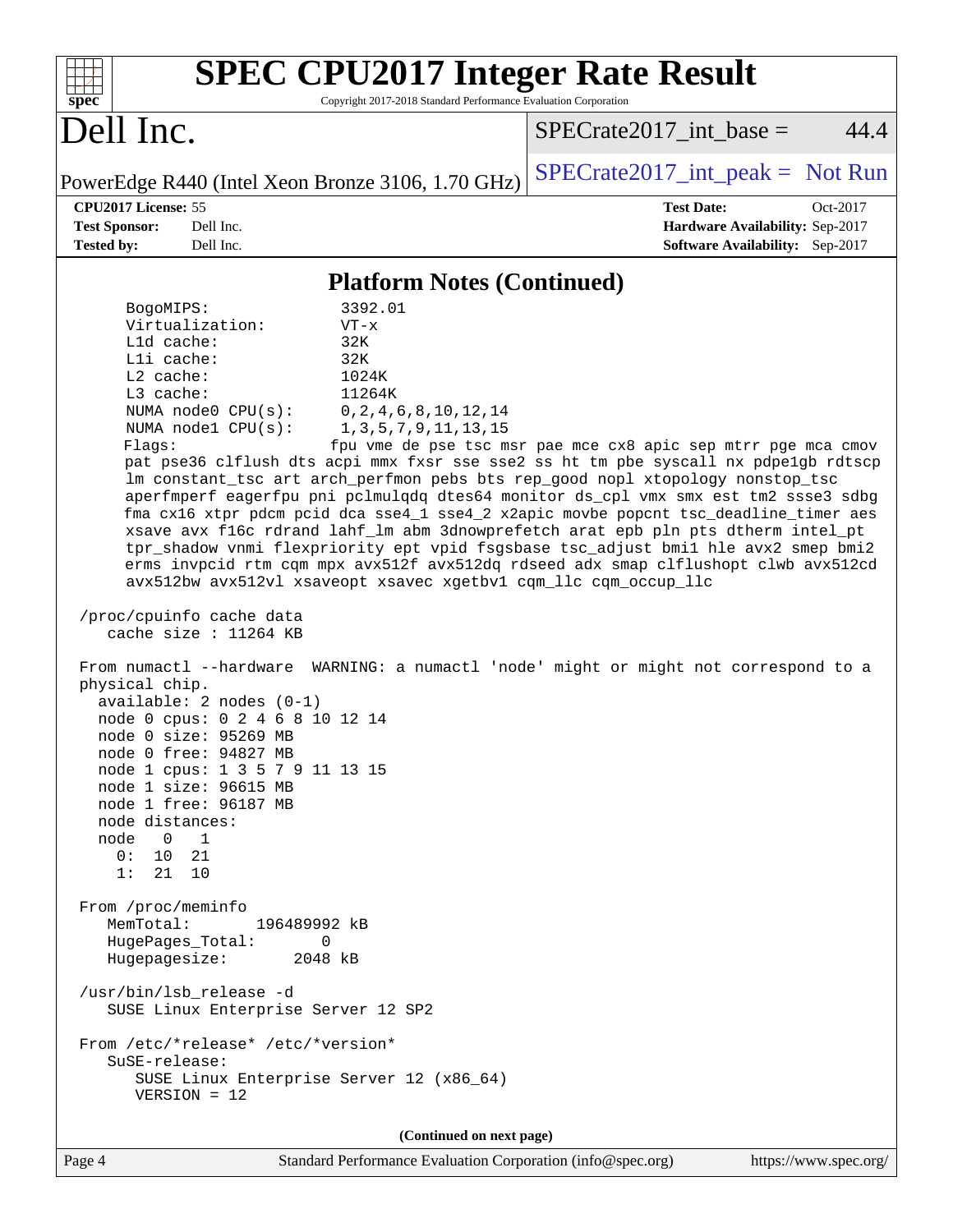| <b>SPEC CPU2017 Integer Rate Result</b><br>Copyright 2017-2018 Standard Performance Evaluation Corporation<br>spec <sup>®</sup>                                                                                                                                                                                                                                                                                                                                                                                                                                                                                                                                                                                                                                                                                                                                                                                                                                                                                                                                                                                                                                                                                 |                                                                                                     |
|-----------------------------------------------------------------------------------------------------------------------------------------------------------------------------------------------------------------------------------------------------------------------------------------------------------------------------------------------------------------------------------------------------------------------------------------------------------------------------------------------------------------------------------------------------------------------------------------------------------------------------------------------------------------------------------------------------------------------------------------------------------------------------------------------------------------------------------------------------------------------------------------------------------------------------------------------------------------------------------------------------------------------------------------------------------------------------------------------------------------------------------------------------------------------------------------------------------------|-----------------------------------------------------------------------------------------------------|
| Dell Inc.                                                                                                                                                                                                                                                                                                                                                                                                                                                                                                                                                                                                                                                                                                                                                                                                                                                                                                                                                                                                                                                                                                                                                                                                       | 44.4<br>$SPECrate2017\_int\_base =$                                                                 |
| PowerEdge R440 (Intel Xeon Bronze 3106, 1.70 GHz)                                                                                                                                                                                                                                                                                                                                                                                                                                                                                                                                                                                                                                                                                                                                                                                                                                                                                                                                                                                                                                                                                                                                                               | $SPECTate2017\_int\_peak = Not Run$                                                                 |
| CPU2017 License: 55<br><b>Test Sponsor:</b><br>Dell Inc.<br><b>Tested by:</b><br>Dell Inc.                                                                                                                                                                                                                                                                                                                                                                                                                                                                                                                                                                                                                                                                                                                                                                                                                                                                                                                                                                                                                                                                                                                      | <b>Test Date:</b><br>Oct-2017<br>Hardware Availability: Sep-2017<br>Software Availability: Sep-2017 |
| <b>Platform Notes (Continued)</b>                                                                                                                                                                                                                                                                                                                                                                                                                                                                                                                                                                                                                                                                                                                                                                                                                                                                                                                                                                                                                                                                                                                                                                               |                                                                                                     |
| $PATCHLEVEL = 2$<br># This file is deprecated and will be removed in a future service pack or release.<br># Please check /etc/os-release for details about this release.<br>os-release:<br>NAME="SLES"<br>VERSION="12-SP2"<br>VERSION_ID="12.2"<br>PRETTY_NAME="SUSE Linux Enterprise Server 12 SP2"<br>ID="sles"<br>ANSI COLOR="0;32"<br>CPE_NAME="cpe:/o:suse:sles:12:sp2"<br>uname $-a$ :<br>Linux linux-j1sy 4.4.21-69-default #1 SMP Tue Oct 25 10:58:20 UTC 2016 (9464f67)<br>x86_64 x86_64 x86_64 GNU/Linux<br>run-level 3 Oct 30 14:02<br>SPEC is set to: /root/cpu2017<br>Filesystem<br>Type Size Used Avail Use% Mounted on<br>/dev/sda2<br>371G<br>30G 342G<br>$8\frac{6}{6}$ /<br>xfs<br>Additional information from dmidecode follows. WARNING: Use caution when you interpret<br>this section. The 'dmidecode' program reads system data which is "intended to allow<br>hardware to be accurately determined", but the intent may not be met, as there are<br>frequent changes to hardware, firmware, and the "DMTF SMBIOS" standard.<br>BIOS Dell Inc. 1.2.10 10/16/2017<br>Memory:<br>12x 00AD063200AD HMA82GR7AFR8N-VK 16 GB 2 rank 2666, configured at 2133<br>4x Not Specified Not Specified |                                                                                                     |
| (End of data from sysinfo program)                                                                                                                                                                                                                                                                                                                                                                                                                                                                                                                                                                                                                                                                                                                                                                                                                                                                                                                                                                                                                                                                                                                                                                              |                                                                                                     |
| <b>Compiler Version Notes</b>                                                                                                                                                                                                                                                                                                                                                                                                                                                                                                                                                                                                                                                                                                                                                                                                                                                                                                                                                                                                                                                                                                                                                                                   |                                                                                                     |
| ===============================<br>500.perlbench_r(base) 502.gcc_r(base) 505.mcf_r(base) 525.x264_r(base)<br>CC.<br>$557. xz_r(base)$                                                                                                                                                                                                                                                                                                                                                                                                                                                                                                                                                                                                                                                                                                                                                                                                                                                                                                                                                                                                                                                                           |                                                                                                     |
| icc (ICC) 18.0.0 20170811<br>Copyright (C) 1985-2017 Intel Corporation. All rights reserved.                                                                                                                                                                                                                                                                                                                                                                                                                                                                                                                                                                                                                                                                                                                                                                                                                                                                                                                                                                                                                                                                                                                    |                                                                                                     |
| CXXC 520.omnetpp_r(base) 523.xalancbmk_r(base) 531.deepsjeng_r(base)<br>$541.$ leela r(base)                                                                                                                                                                                                                                                                                                                                                                                                                                                                                                                                                                                                                                                                                                                                                                                                                                                                                                                                                                                                                                                                                                                    |                                                                                                     |
| (Continued on next page)                                                                                                                                                                                                                                                                                                                                                                                                                                                                                                                                                                                                                                                                                                                                                                                                                                                                                                                                                                                                                                                                                                                                                                                        |                                                                                                     |
| Standard Performance Evaluation Corporation (info@spec.org)<br>Page 5                                                                                                                                                                                                                                                                                                                                                                                                                                                                                                                                                                                                                                                                                                                                                                                                                                                                                                                                                                                                                                                                                                                                           | https://www.spec.org/                                                                               |
|                                                                                                                                                                                                                                                                                                                                                                                                                                                                                                                                                                                                                                                                                                                                                                                                                                                                                                                                                                                                                                                                                                                                                                                                                 |                                                                                                     |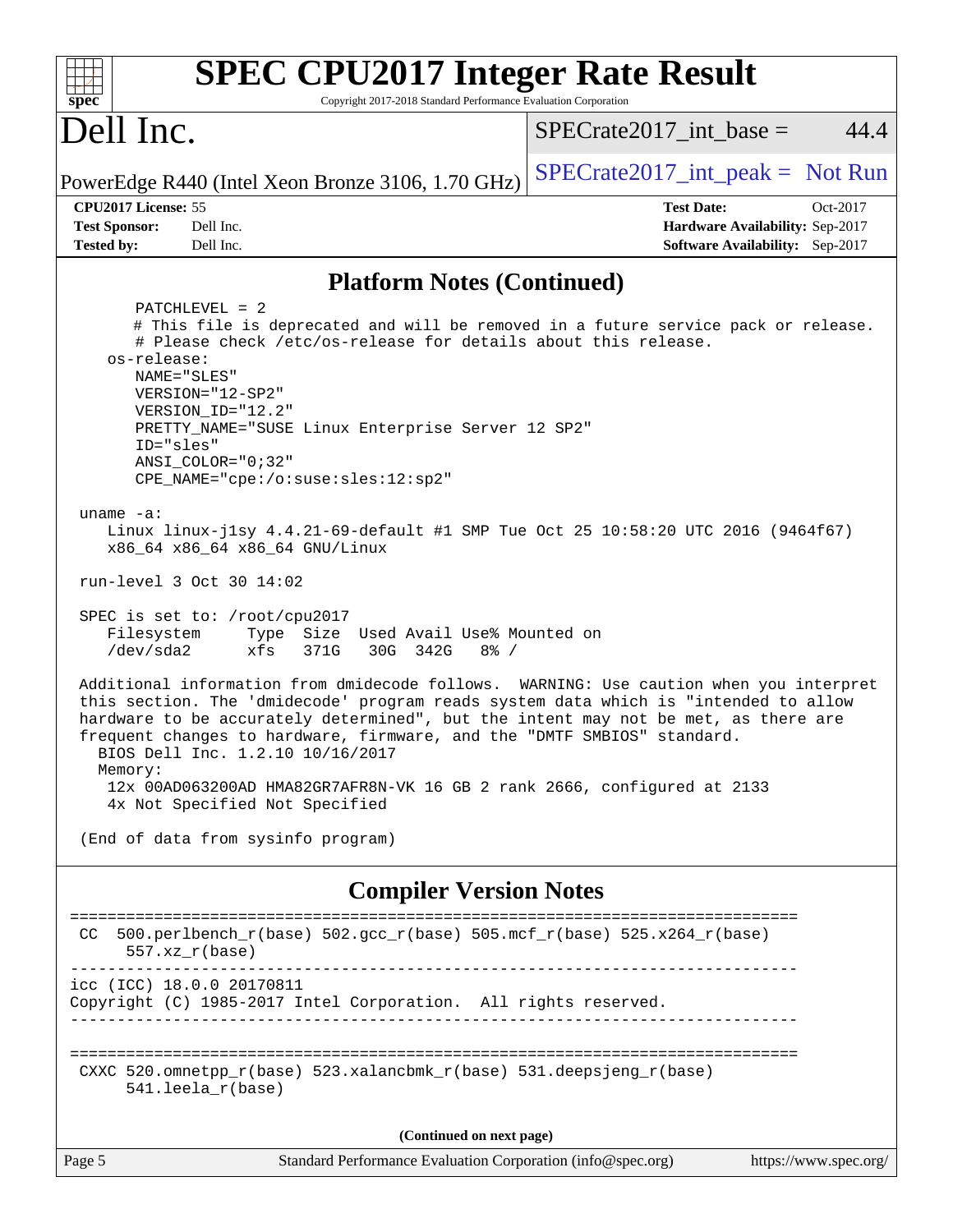| <b>SPEC CPU2017 Integer Rate Result</b><br>$spec^*$<br>Copyright 2017-2018 Standard Performance Evaluation Corporation |                                                   |  |                                        |          |  |  |
|------------------------------------------------------------------------------------------------------------------------|---------------------------------------------------|--|----------------------------------------|----------|--|--|
| Dell Inc.                                                                                                              |                                                   |  | $SPECrate2017$ _int_base =             | 44.4     |  |  |
|                                                                                                                        | PowerEdge R440 (Intel Xeon Bronze 3106, 1.70 GHz) |  | $SPECrate2017\_int\_peak = Not Run$    |          |  |  |
| CPU2017 License: 55                                                                                                    |                                                   |  | <b>Test Date:</b>                      | Oct-2017 |  |  |
| <b>Test Sponsor:</b>                                                                                                   | Dell Inc.                                         |  | <b>Hardware Availability: Sep-2017</b> |          |  |  |
| <b>Tested by:</b>                                                                                                      | Dell Inc.                                         |  | <b>Software Availability:</b> Sep-2017 |          |  |  |
| <b>Compiler Version Notes (Continued)</b><br>18.0.0 20170811<br>ICC)<br>icpc                                           |                                                   |  |                                        |          |  |  |

| FC 548.exchange2_r(base) |
|--------------------------|

Copyright (C) 1985-2017 Intel Corporation. All rights reserved. ------------------------------------------------------------------------------

----------------------------------------------------------------------------- ifort (IFORT) 18.0.0 20170811 Copyright (C) 1985-2017 Intel Corporation. All rights reserved.

------------------------------------------------------------------------------

## **[Base Compiler Invocation](http://www.spec.org/auto/cpu2017/Docs/result-fields.html#BaseCompilerInvocation)**

[C benchmarks](http://www.spec.org/auto/cpu2017/Docs/result-fields.html#Cbenchmarks): [icc](http://www.spec.org/cpu2017/results/res2017q4/cpu2017-20171127-00910.flags.html#user_CCbase_intel_icc_18.0_66fc1ee009f7361af1fbd72ca7dcefbb700085f36577c54f309893dd4ec40d12360134090235512931783d35fd58c0460139e722d5067c5574d8eaf2b3e37e92)

[C++ benchmarks:](http://www.spec.org/auto/cpu2017/Docs/result-fields.html#CXXbenchmarks) [icpc](http://www.spec.org/cpu2017/results/res2017q4/cpu2017-20171127-00910.flags.html#user_CXXbase_intel_icpc_18.0_c510b6838c7f56d33e37e94d029a35b4a7bccf4766a728ee175e80a419847e808290a9b78be685c44ab727ea267ec2f070ec5dc83b407c0218cded6866a35d07)

[Fortran benchmarks](http://www.spec.org/auto/cpu2017/Docs/result-fields.html#Fortranbenchmarks): [ifort](http://www.spec.org/cpu2017/results/res2017q4/cpu2017-20171127-00910.flags.html#user_FCbase_intel_ifort_18.0_8111460550e3ca792625aed983ce982f94888b8b503583aa7ba2b8303487b4d8a21a13e7191a45c5fd58ff318f48f9492884d4413fa793fd88dd292cad7027ca)

## **[Base Portability Flags](http://www.spec.org/auto/cpu2017/Docs/result-fields.html#BasePortabilityFlags)**

 500.perlbench\_r: [-DSPEC\\_LP64](http://www.spec.org/cpu2017/results/res2017q4/cpu2017-20171127-00910.flags.html#b500.perlbench_r_basePORTABILITY_DSPEC_LP64) [-DSPEC\\_LINUX\\_X64](http://www.spec.org/cpu2017/results/res2017q4/cpu2017-20171127-00910.flags.html#b500.perlbench_r_baseCPORTABILITY_DSPEC_LINUX_X64) 502.gcc\_r: [-DSPEC\\_LP64](http://www.spec.org/cpu2017/results/res2017q4/cpu2017-20171127-00910.flags.html#suite_basePORTABILITY502_gcc_r_DSPEC_LP64) 505.mcf\_r: [-DSPEC\\_LP64](http://www.spec.org/cpu2017/results/res2017q4/cpu2017-20171127-00910.flags.html#suite_basePORTABILITY505_mcf_r_DSPEC_LP64) 520.omnetpp\_r: [-DSPEC\\_LP64](http://www.spec.org/cpu2017/results/res2017q4/cpu2017-20171127-00910.flags.html#suite_basePORTABILITY520_omnetpp_r_DSPEC_LP64) 523.xalancbmk\_r: [-DSPEC\\_LP64](http://www.spec.org/cpu2017/results/res2017q4/cpu2017-20171127-00910.flags.html#suite_basePORTABILITY523_xalancbmk_r_DSPEC_LP64) [-DSPEC\\_LINUX](http://www.spec.org/cpu2017/results/res2017q4/cpu2017-20171127-00910.flags.html#b523.xalancbmk_r_baseCXXPORTABILITY_DSPEC_LINUX) 525.x264\_r: [-DSPEC\\_LP64](http://www.spec.org/cpu2017/results/res2017q4/cpu2017-20171127-00910.flags.html#suite_basePORTABILITY525_x264_r_DSPEC_LP64) 531.deepsjeng\_r: [-DSPEC\\_LP64](http://www.spec.org/cpu2017/results/res2017q4/cpu2017-20171127-00910.flags.html#suite_basePORTABILITY531_deepsjeng_r_DSPEC_LP64) 541.leela\_r: [-DSPEC\\_LP64](http://www.spec.org/cpu2017/results/res2017q4/cpu2017-20171127-00910.flags.html#suite_basePORTABILITY541_leela_r_DSPEC_LP64) 548.exchange2\_r: [-DSPEC\\_LP64](http://www.spec.org/cpu2017/results/res2017q4/cpu2017-20171127-00910.flags.html#suite_basePORTABILITY548_exchange2_r_DSPEC_LP64) 557.xz\_r: [-DSPEC\\_LP64](http://www.spec.org/cpu2017/results/res2017q4/cpu2017-20171127-00910.flags.html#suite_basePORTABILITY557_xz_r_DSPEC_LP64)

## **[Base Optimization Flags](http://www.spec.org/auto/cpu2017/Docs/result-fields.html#BaseOptimizationFlags)**

[C benchmarks](http://www.spec.org/auto/cpu2017/Docs/result-fields.html#Cbenchmarks):

[-Wl,-z,muldefs](http://www.spec.org/cpu2017/results/res2017q4/cpu2017-20171127-00910.flags.html#user_CCbase_link_force_multiple1_b4cbdb97b34bdee9ceefcfe54f4c8ea74255f0b02a4b23e853cdb0e18eb4525ac79b5a88067c842dd0ee6996c24547a27a4b99331201badda8798ef8a743f577) [-xCORE-AVX2](http://www.spec.org/cpu2017/results/res2017q4/cpu2017-20171127-00910.flags.html#user_CCbase_f-xCORE-AVX2) [-ipo](http://www.spec.org/cpu2017/results/res2017q4/cpu2017-20171127-00910.flags.html#user_CCbase_f-ipo) [-O3](http://www.spec.org/cpu2017/results/res2017q4/cpu2017-20171127-00910.flags.html#user_CCbase_f-O3) [-no-prec-div](http://www.spec.org/cpu2017/results/res2017q4/cpu2017-20171127-00910.flags.html#user_CCbase_f-no-prec-div) [-qopt-mem-layout-trans=3](http://www.spec.org/cpu2017/results/res2017q4/cpu2017-20171127-00910.flags.html#user_CCbase_f-qopt-mem-layout-trans_de80db37974c74b1f0e20d883f0b675c88c3b01e9d123adea9b28688d64333345fb62bc4a798493513fdb68f60282f9a726aa07f478b2f7113531aecce732043) [-L/usr/local/je5.0.1-64/lib](http://www.spec.org/cpu2017/results/res2017q4/cpu2017-20171127-00910.flags.html#user_CCbase_jemalloc_link_path64_4b10a636b7bce113509b17f3bd0d6226c5fb2346b9178c2d0232c14f04ab830f976640479e5c33dc2bcbbdad86ecfb6634cbbd4418746f06f368b512fced5394) [-ljemalloc](http://www.spec.org/cpu2017/results/res2017q4/cpu2017-20171127-00910.flags.html#user_CCbase_jemalloc_link_lib_d1249b907c500fa1c0672f44f562e3d0f79738ae9e3c4a9c376d49f265a04b9c99b167ecedbf6711b3085be911c67ff61f150a17b3472be731631ba4d0471706)

**(Continued on next page)**

Page 6 Standard Performance Evaluation Corporation [\(info@spec.org\)](mailto:info@spec.org) <https://www.spec.org/>